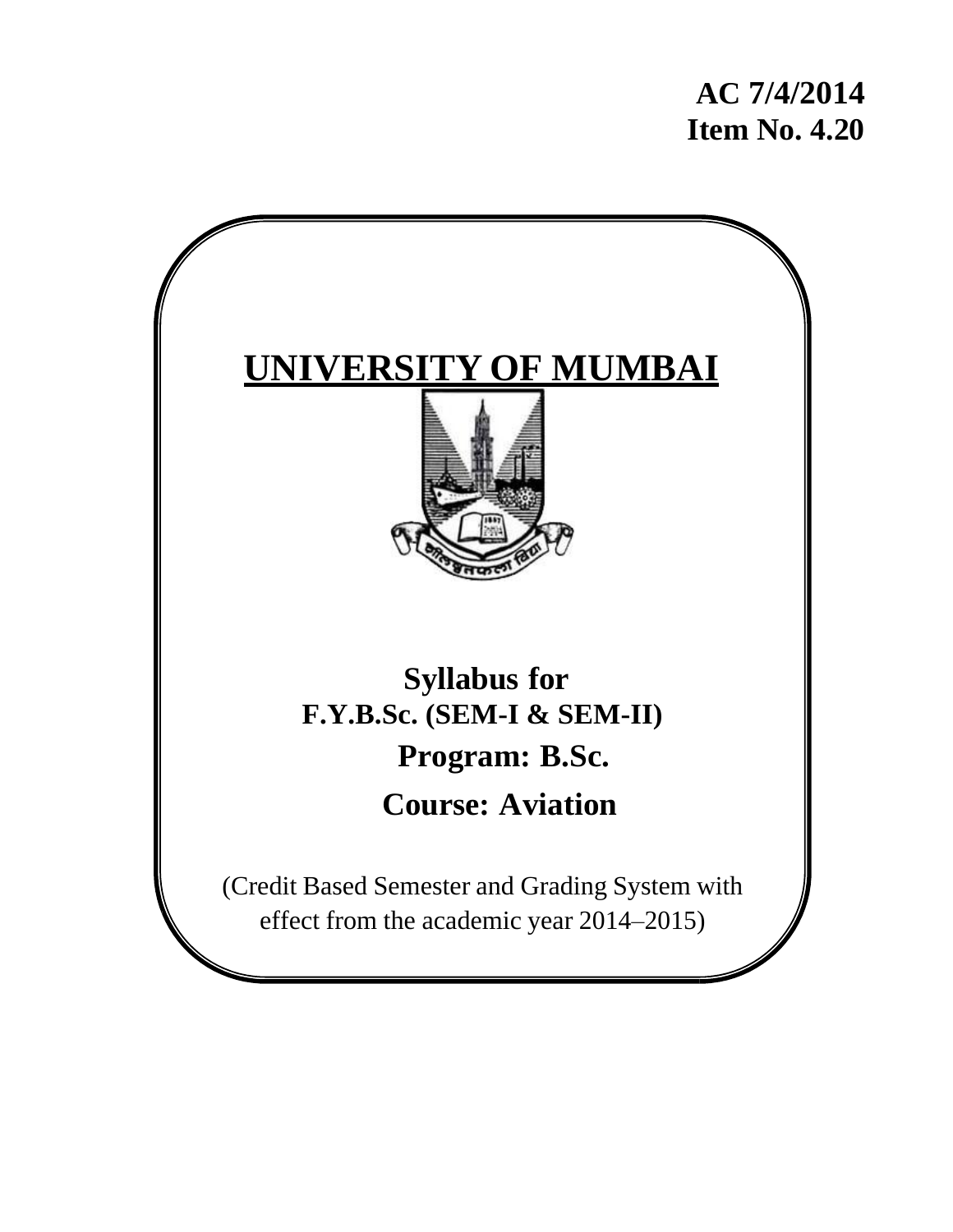# **F.Y.B.Sc. Aviation Syllabus For Credit Based and Grading System To be implemented from the Academic year 2014-2015 Semester I**

| <b>Course Code</b>                     | Title                                                                                                                                                                                                                             | Credits                      |
|----------------------------------------|-----------------------------------------------------------------------------------------------------------------------------------------------------------------------------------------------------------------------------------|------------------------------|
| <b>USAV101</b>                         | <b>Air Navigation I</b>                                                                                                                                                                                                           | 5 Credits<br>$(60$ lectures) |
| Unit I                                 |                                                                                                                                                                                                                                   | <b>Lectures</b>              |
| 1)                                     | Direction, Latitude & Longitude                                                                                                                                                                                                   |                              |
| sexagesimal system/true direction.     | Shape of the earth, geodesy and geoid models, poles, basic directions on the earth,                                                                                                                                               | $\overline{2}$               |
| 2) Circles on the Earth                |                                                                                                                                                                                                                                   |                              |
|                                        | Great circle, the Equator, the Meridians, small circle, parallels of latitude, graticule,                                                                                                                                         |                              |
|                                        | latitude, geocentric & geodetic latitude, longitude, great circle vortices, the Rhumb Line,<br>Great circle & Rhumb Line track & distances, kilometer statute mile & nautical mile<br>variations in the length of a nautical mile | 6                            |
| <b>Earth Magnetism</b><br>3)           |                                                                                                                                                                                                                                   |                              |
|                                        | True and magnetic direction, variation, change of variation, isogonals, magnetic dip                                                                                                                                              |                              |
| agonic line, isoclinals, aclinic lines | angle, vertical and horizontal component, deviation, application of variation and deviation,                                                                                                                                      | 4                            |
| <b>Triangle of velocities</b><br>4)    |                                                                                                                                                                                                                                   |                              |
|                                        | 4Definitions of Heading, track, wind velocity, true air speed, ground speed, drift, the air                                                                                                                                       | 4                            |
|                                        | vector, the wind vector, the ground vector                                                                                                                                                                                        |                              |
|                                        |                                                                                                                                                                                                                                   | 16                           |
| Unit II                                |                                                                                                                                                                                                                                   | <b>Lectures</b>              |
|                                        | 1) Navigation Computer :- Slide rule face, distance, speed, time and conversions, TAS                                                                                                                                             | 10                           |
|                                        | andaltitude conversions, calculation of track and ground speed, wind finding and calculation                                                                                                                                      |                              |
|                                        | of heading, head wind and cross wind component, calculation of fuel consumption                                                                                                                                                   | 8                            |
|                                        | 2) Exercises in preparation of flight plans<br>3) The 1 in 60 rule :- Use in navigation and other application                                                                                                                     | $\overline{4}$               |
|                                        | 4) Convergency and conversion angle, departure, scale                                                                                                                                                                             | 6                            |
|                                        |                                                                                                                                                                                                                                   |                              |
|                                        |                                                                                                                                                                                                                                   | 28                           |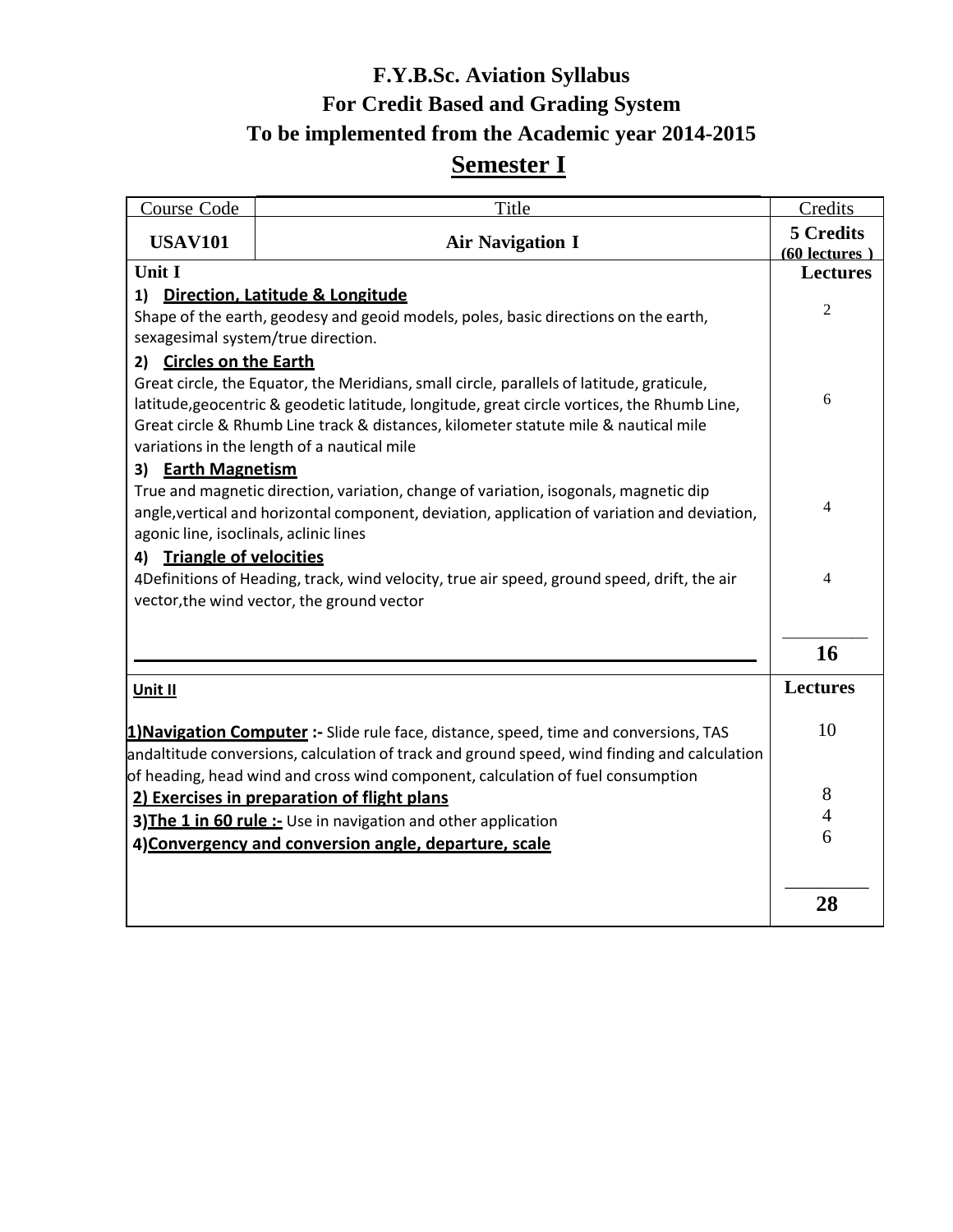| UNIT III                                                                                                                                                                              | <b>Lectures</b> |
|---------------------------------------------------------------------------------------------------------------------------------------------------------------------------------------|-----------------|
| <b>General chart properties</b><br>9)<br>Prospective and prospective charts, the "Reduced Earth", Types of projection, properties of<br>an ideal chart, orthomorphism/conformality    | 4               |
| 10) Mercator Charts<br>Cylindrical projections, direct Mercator projections, properties of Mercator charts,<br>Mercatorscale questions                                                | 6               |
| 11) Lamberts Conical Orthomorphic Projection<br>Modification of simple conic projection, orthomorphism, scale errors, chart convergence,<br>properties, advantages and disadvantages. |                 |
|                                                                                                                                                                                       |                 |

# **REFERENCE BOOKS TITLE PUBLISHER**

- 1. Air Pilot's Manual Vol 3 & 5 Peter D Godwin
- 2. Flight Performance & Planning Nordian AS
- 3. General Navigation: ATPL JAR Nordian AS
- 4. GSP : Plotting & Flight Planning Underdown
- 5. GSP : Radio Aids Underdown
- 6. GSP : Flight Instr. & Auto Flt. Underdown
- 7. GSP : Navigation Underdown
- 8. Radio Navigation ATPL JAR
- 9. Oxford Aviation Gen Navigation

Nordian AS Jeppesen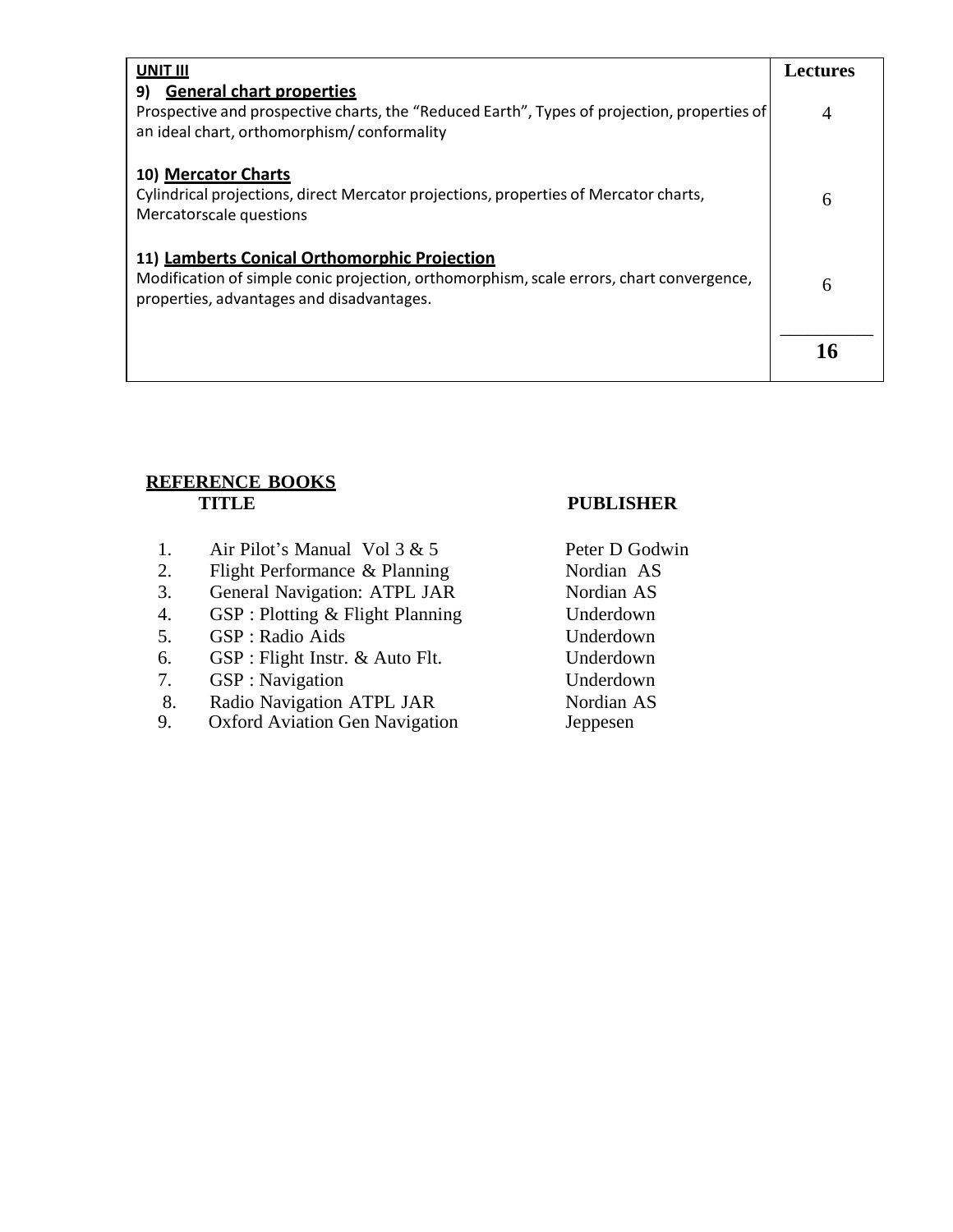| Course Code                                            | Title                                                             | Credits                    |
|--------------------------------------------------------|-------------------------------------------------------------------|----------------------------|
| <b>USAV102</b>                                         | <b>Air Regulation I</b>                                           | 3 Credits<br>(45 lectures) |
| Unit I                                                 |                                                                   | <b>Lectures</b>            |
|                                                        |                                                                   |                            |
| <b>Aviation Phonetics</b><br>1)                        |                                                                   | $\mathbf{1}$               |
| 2) Aviation Terminology                                |                                                                   | $\overline{2}$             |
| 3) Aviation Phraseology                                |                                                                   | $\overline{c}$             |
| 4)                                                     | Introduction of Aviation bodies (ICAO, DGCA, FAA, JAR, CASA, WMO) | $\overline{4}$             |
|                                                        | 5) ICAO Annexure & DGCA Documents                                 | 3                          |
| Introduction of<br>6)<br>I.<br>Chicago Convention 1944 |                                                                   | $\overline{4}$             |
| II.                                                    | <b>Warsaw Convention 1929</b>                                     |                            |
| III.                                                   | Rome Convection 1952                                              |                            |
| IV.                                                    | Tokyo Convention 1963                                             |                            |
|                                                        | <b>NOTE - NO CHANGE FROM THE OLD SYLLABUS, BUT TOPICS ARE</b>     |                            |
| <b>REARRANGED</b>                                      |                                                                   | 16                         |
| <b>UNIT II</b>                                         |                                                                   | <b>Lectures</b>            |
|                                                        |                                                                   |                            |
|                                                        | 1. Aeronautical Information Services                              |                            |
| I.<br>AIP                                              |                                                                   | 3                          |
| II.<br><b>NOTAM</b>                                    |                                                                   | 3                          |
| III.<br><b>AIC</b>                                     |                                                                   | $\overline{c}$             |
| IV.<br><b>AIRAC</b>                                    |                                                                   | $\overline{2}$             |
| V.<br>PIB<br><b>CAR</b>                                |                                                                   | $\mathbf{1}$               |
| VI.                                                    |                                                                   | 1                          |
| <b>REARRANGED</b>                                      | <b>NOTE - NO CHANGE FROM THE OLD SYLLABUS, BUT TOPICS ARE</b>     |                            |
|                                                        |                                                                   | 12                         |
| <b>UNIT III</b>                                        |                                                                   | <b>Lectures</b>            |
| 1.                                                     | Indian $A/c$ Rule 1934 (Rules 1-19)                               | 5                          |
| Indian A/c Rules 1937<br>2.                            |                                                                   | 3                          |
|                                                        | Part I Extent & Definitions                                       |                            |
| 3.                                                     | Schedule - I Prohibited Areas                                     | $\overline{2}$             |
| Schedule – II Licenses<br>4.                           |                                                                   | 1                          |
| $\mathbf{I}$ .                                         | <b>Students Pilot License</b>                                     | 1                          |
| II.                                                    | Private Pilot License                                             | 1                          |
| Ш.                                                     | <b>Commercial Pilot License</b>                                   | 1                          |
| IV.                                                    | <b>Airline Transport Pilots License</b>                           |                            |
| V.                                                     | <b>Instrument Rating</b>                                          | 1                          |
| VI.<br>FRTOL(R)                                        |                                                                   | 1                          |
| VII.<br>RTR(A)                                         |                                                                   |                            |
|                                                        | NOTE - NO CHANGE FROM THE OLD SYLLABUS, BUT TOPICS ARE            |                            |
| <b>REARRANGED</b>                                      |                                                                   | 17                         |
|                                                        |                                                                   |                            |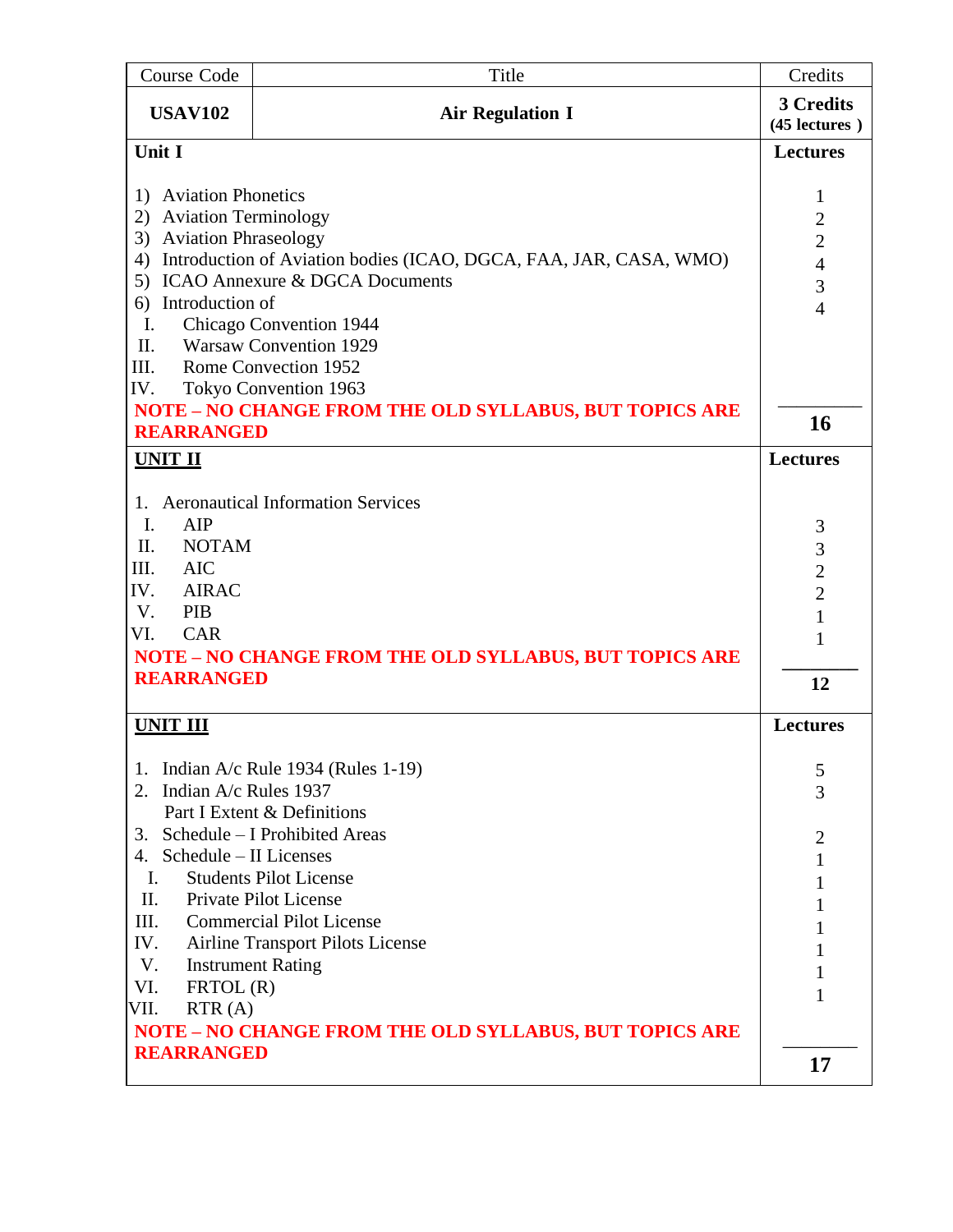- 
- 
- 3. Aeronautical Information Publication Ministry of Ci<br>4. Aircraft Manual Vol I & II DGCA, India
- 4. Aircraft Manual Vol I  $&$  II

### **TITLE PUBLISHER**

1. Aviation Act 1934 Ministry of Civil Aviation 2. Indian Aircraft Rules<br>
2. Aeronautical Information Publication<br>
2. Ministry of Civil Aviation<br>
2. Ministry of Civil Aviation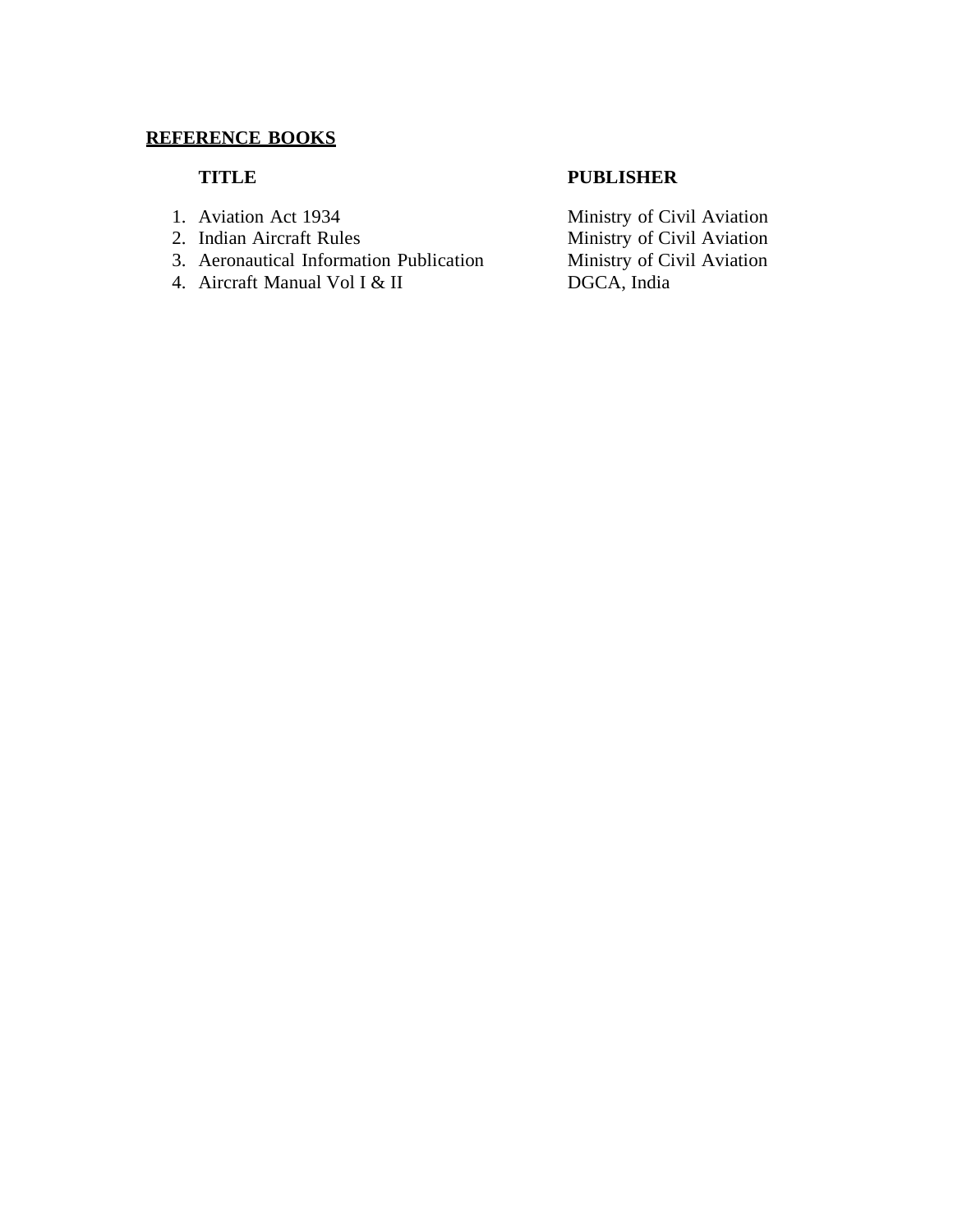| Course Code                                      | Title                                                     | Credits                        |
|--------------------------------------------------|-----------------------------------------------------------|--------------------------------|
| <b>USAV103</b><br><b>Meteorology I</b>           |                                                           | 3 Credits<br>(45 lectures)     |
|                                                  |                                                           | <b>Lectures</b>                |
| Unit I - Atmosphere                              |                                                           |                                |
| a)                                               | Reasons for studying MET                                  | 1                              |
| b)                                               | The Atmosphere: Composition, and the Structure            | $\overline{2}$                 |
| Tropopause heights<br>$\mathbf{c})$              |                                                           |                                |
| d)                                               | <b>Indian Standard Atmosphere</b>                         | $\overline{2}$<br>$\mathbf{2}$ |
| e)                                               | Heating of the atmosphere & Latent heat of water          | $\sqrt{2}$                     |
| Green house gases<br>f)                          |                                                           | $\overline{2}$                 |
| $\mathbf{g}$                                     | <b>Surface heating and cooling</b>                        | $\overline{2}$                 |
| $\mathbf{h}$                                     | The earth's heat budget & albeido                         | $\overline{2}$                 |
|                                                  |                                                           |                                |
|                                                  | <b>Total</b>                                              | 15                             |
|                                                  |                                                           | <b>Lectures</b>                |
| <u><b>Unit II - Temperature and Pressure</b></u> |                                                           |                                |
|                                                  |                                                           |                                |
| a)                                               | Temperature, effect of latitude, diurnal variation of     | $\overline{2}$                 |
| temperature                                      |                                                           |                                |
|                                                  | b) Short waves & Long waves of radiation and the related  | $\overline{2}$                 |
| laws                                             |                                                           |                                |
| c)                                               | Temperature changes with height, ISA conditions           | $\overline{c}$                 |
| d)                                               | Inversions in the upper air                               | $\overline{2}$                 |
|                                                  | e) Pressure, variation with height                        | $\overline{c}$                 |
| Q code of pressure<br>f)                         |                                                           |                                |
| Altimeter settings<br>g)                         |                                                           | $\overline{c}$                 |
| h)                                               | Pressure altitude, true altitude, height and flight level | $\overline{2}$                 |
|                                                  |                                                           | 15                             |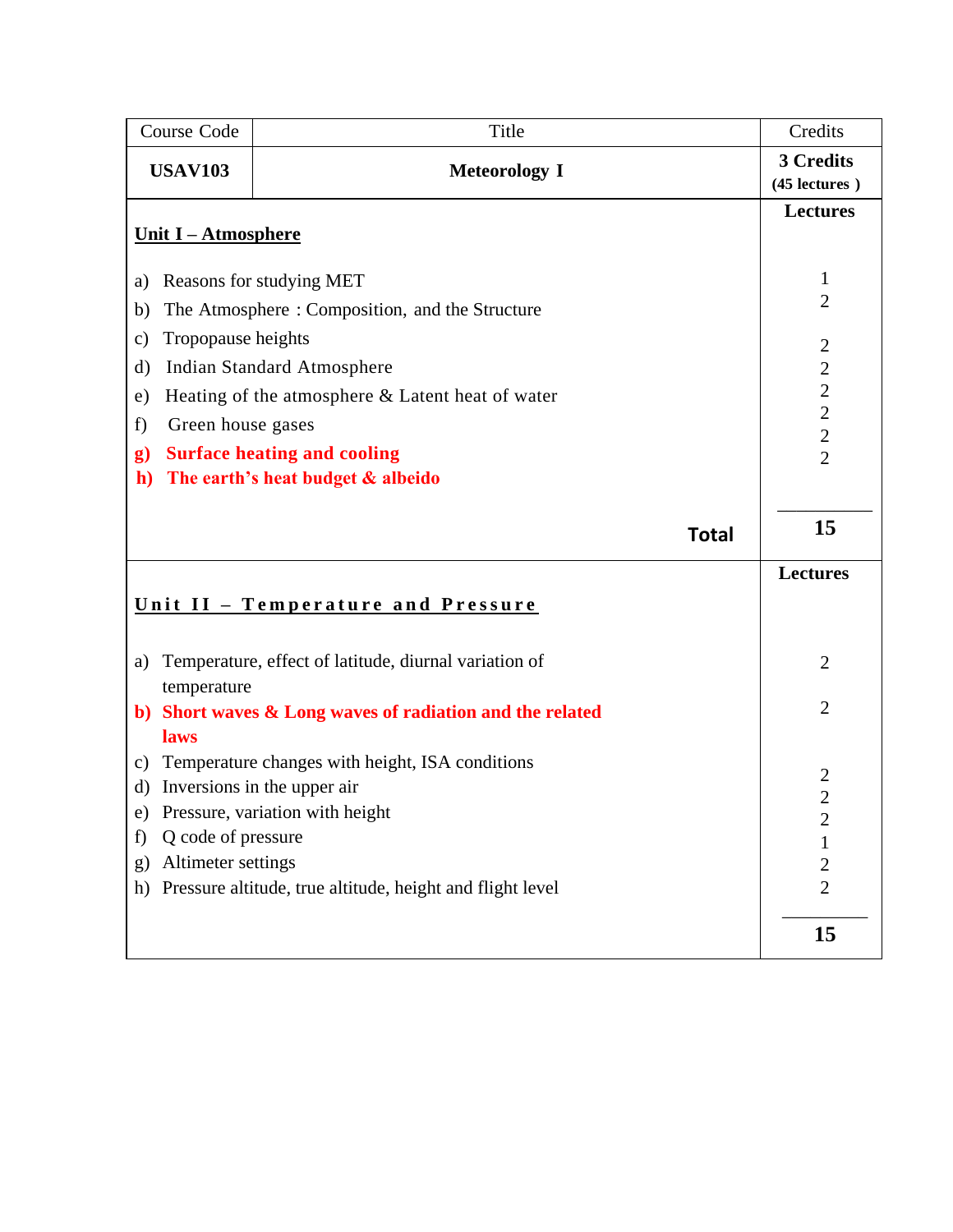| a) | Density of air, its units and relationship with pressure and<br>temperature     | $\mathcal{D}_{\mathcal{L}}$ |
|----|---------------------------------------------------------------------------------|-----------------------------|
| b) | Water within the atmosphere, Water vapors content, Relative humidity            | 2                           |
| C) | Dew point and its calculation                                                   |                             |
| d) | Stability of the atmosphere                                                     | $\overline{2}$              |
| e) | Lapse rate, ELR, DALR, SALER & DPLR                                             | $\overline{2}$              |
| f) | Determination of the stability of the atmosphere and its<br><b>calculations</b> | $\overline{2}$              |
| g) | Freezing level in clouds and outside the clouds                                 | 2                           |
| h) | Clouds tops and height of base of clouds <b>calculations</b>                    | $\overline{2}$              |
|    |                                                                                 | 15                          |
|    |                                                                                 |                             |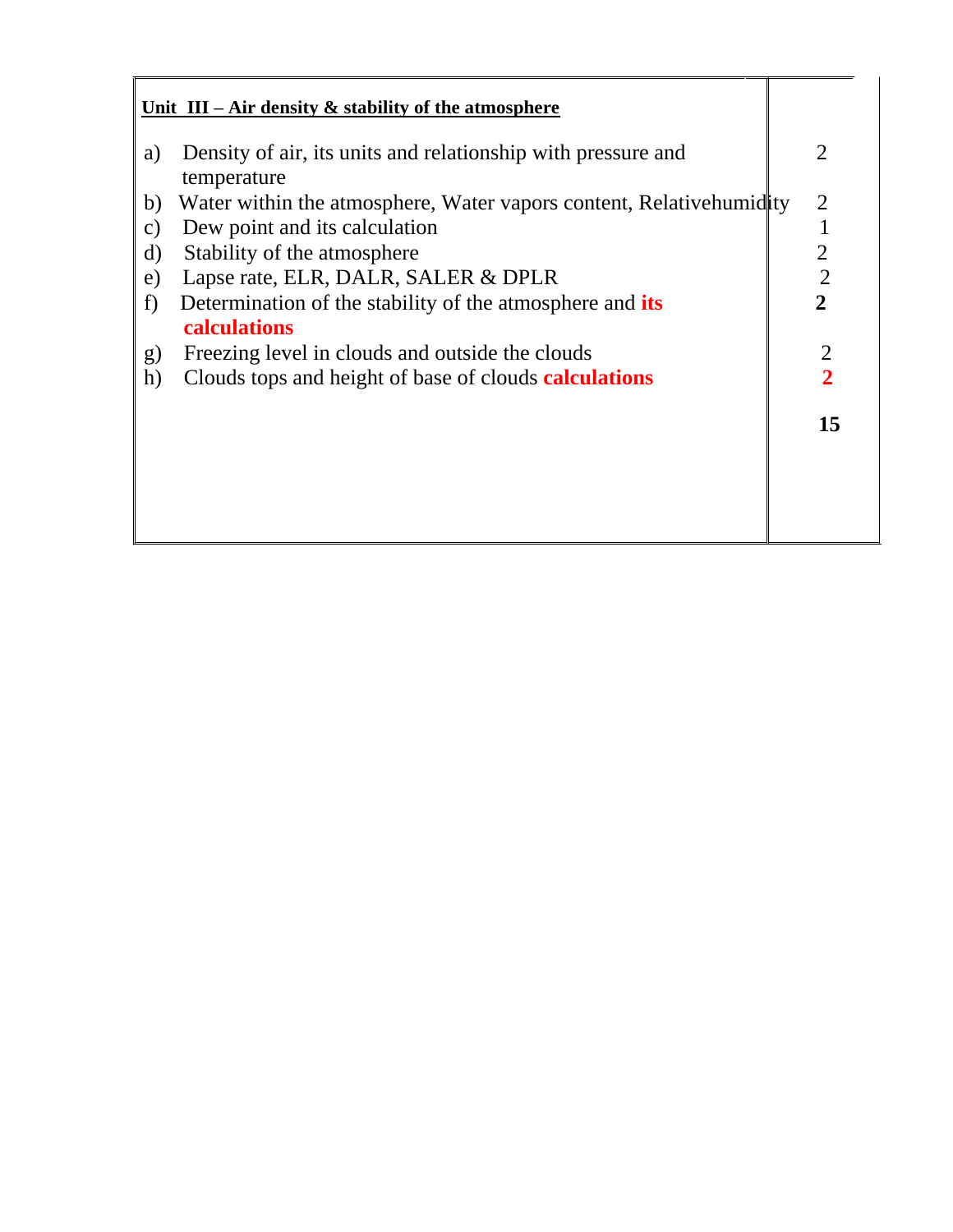| Course Code                                                                                                                                                                               | Title                                                                                                                                                                                                                                                                                                                                                                                                                                                                      | Credits                            |  |
|-------------------------------------------------------------------------------------------------------------------------------------------------------------------------------------------|----------------------------------------------------------------------------------------------------------------------------------------------------------------------------------------------------------------------------------------------------------------------------------------------------------------------------------------------------------------------------------------------------------------------------------------------------------------------------|------------------------------------|--|
| <b>USAV104</b><br><b>Aircraft &amp; Engines I</b>                                                                                                                                         |                                                                                                                                                                                                                                                                                                                                                                                                                                                                            | 5 Credits<br>(60)<br>lectures)     |  |
| Unit I                                                                                                                                                                                    |                                                                                                                                                                                                                                                                                                                                                                                                                                                                            | <b>Lectures</b>                    |  |
| 1.<br>2.<br>3.<br>4.<br>5.                                                                                                                                                                | Major components of aircraft, construction material and corrosions.<br>Basic revision of physics, weight, mass, various laws force, work, power energy<br>Principle of flights, aerodynamics, AC $&$ CP – Pitching moments<br>Forces acting on Aircraft during $ST & LVL$ – climb descent turn<br>Types of drag, lift drag ratio & drag speed rotation<br>6. Flight controls, primary controls primary & second load factors stability<br>controllability & maneuraebility |                                    |  |
|                                                                                                                                                                                           | For better understanding of subject                                                                                                                                                                                                                                                                                                                                                                                                                                        | 20                                 |  |
| Unit II                                                                                                                                                                                   |                                                                                                                                                                                                                                                                                                                                                                                                                                                                            | <b>Lectures</b>                    |  |
| 1. Atmosphere – Pressure Altitude, Density Altitude, OAT, SAT, TAT &<br>Conversions                                                                                                       |                                                                                                                                                                                                                                                                                                                                                                                                                                                                            |                                    |  |
| 2. Light A/C Single engine speeds $& T/O$ , CLB Range max endurance $&$ landing<br>performance, various segments, ground effect $\&$ stabilities, controllability $\&$<br>manueraeability |                                                                                                                                                                                                                                                                                                                                                                                                                                                                            |                                    |  |
| 3.                                                                                                                                                                                        | RTOW & various calculation, Speeds V1, V2, Vr, Vlof, Vfs<br>Max Structural- field length, ZFW, MLW, VMBE-Various other restrictions                                                                                                                                                                                                                                                                                                                                        | 8                                  |  |
|                                                                                                                                                                                           |                                                                                                                                                                                                                                                                                                                                                                                                                                                                            | 20                                 |  |
| Unit III                                                                                                                                                                                  |                                                                                                                                                                                                                                                                                                                                                                                                                                                                            | <b>Lectures</b>                    |  |
| 2.<br>3.<br><b>Molecular Theory</b>                                                                                                                                                       | 1. Electrical power, DC, AC, Various Laws, Power distribution to various buses,<br><b>Ammeter/Load meters</b><br>Fire protection & Detection system<br>Engine fire on ground & In flight & procedures for Basic Engine Aircraft<br>4. Various types of DC/ AC Switches, Batteries - DC Electric & Magnetism<br>5. Generator & Alternator - Rectifier, Inverters - SHUFTED FROM UNIT II<br><b>IN OLD SYLLABUS.</b>                                                          | 5<br>5<br>5<br>$\overline{4}$<br>1 |  |
|                                                                                                                                                                                           |                                                                                                                                                                                                                                                                                                                                                                                                                                                                            | 20                                 |  |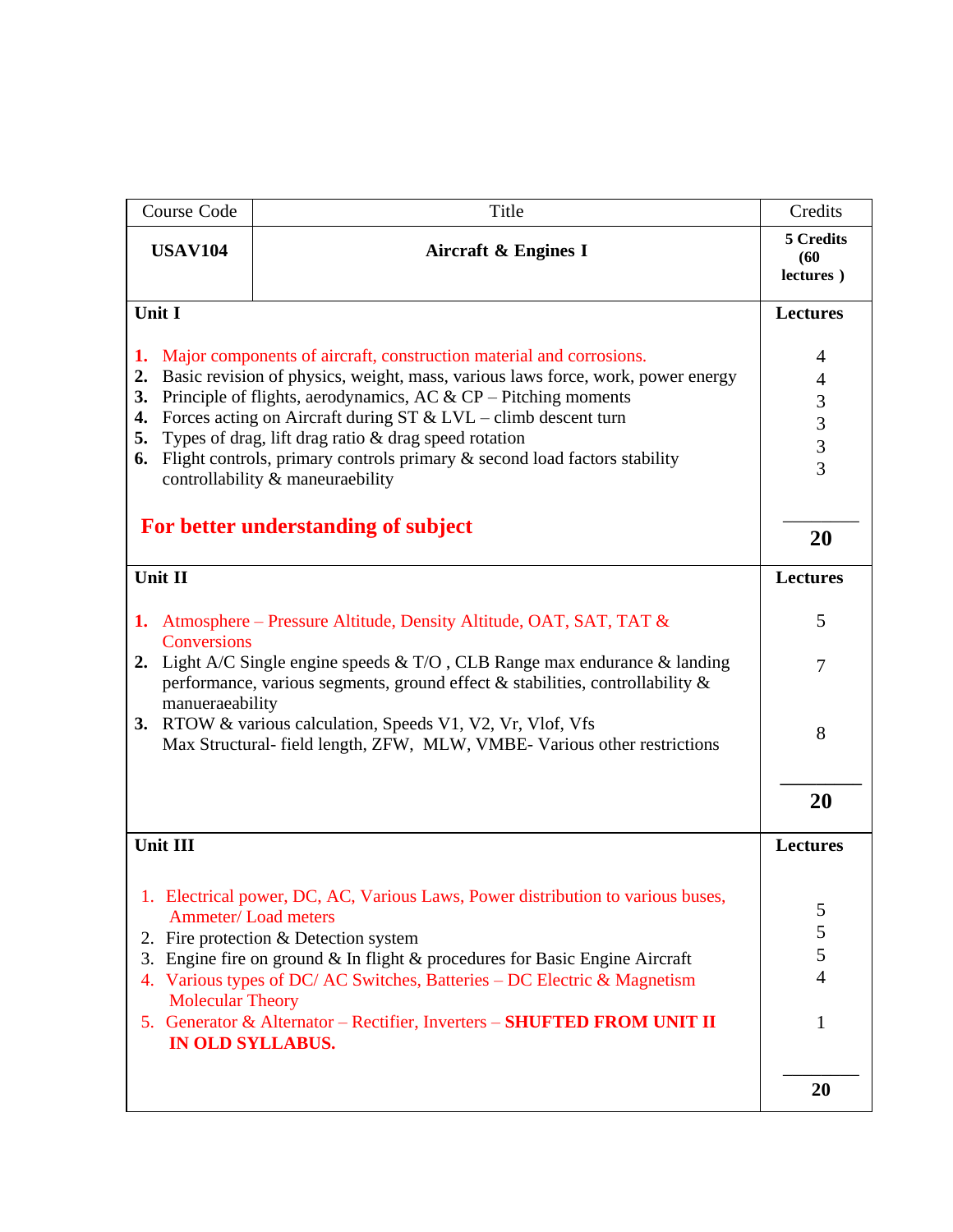F. ) ) 3 Flight Without Formula Kermode ) Manual of Flying (AP 129) Pilot's Handbook for Aeronautical owledge Flight without formula Mechanics Of Flight 7) JAR – ATPL Gen Knowledge Manual of flying AP 129

### **TITLE PUBLISHER**

Sandy A. F. Macdonald Air Ministry UK FAA

AC Kermode AC Kermode Jeppesen Air Ministry U.K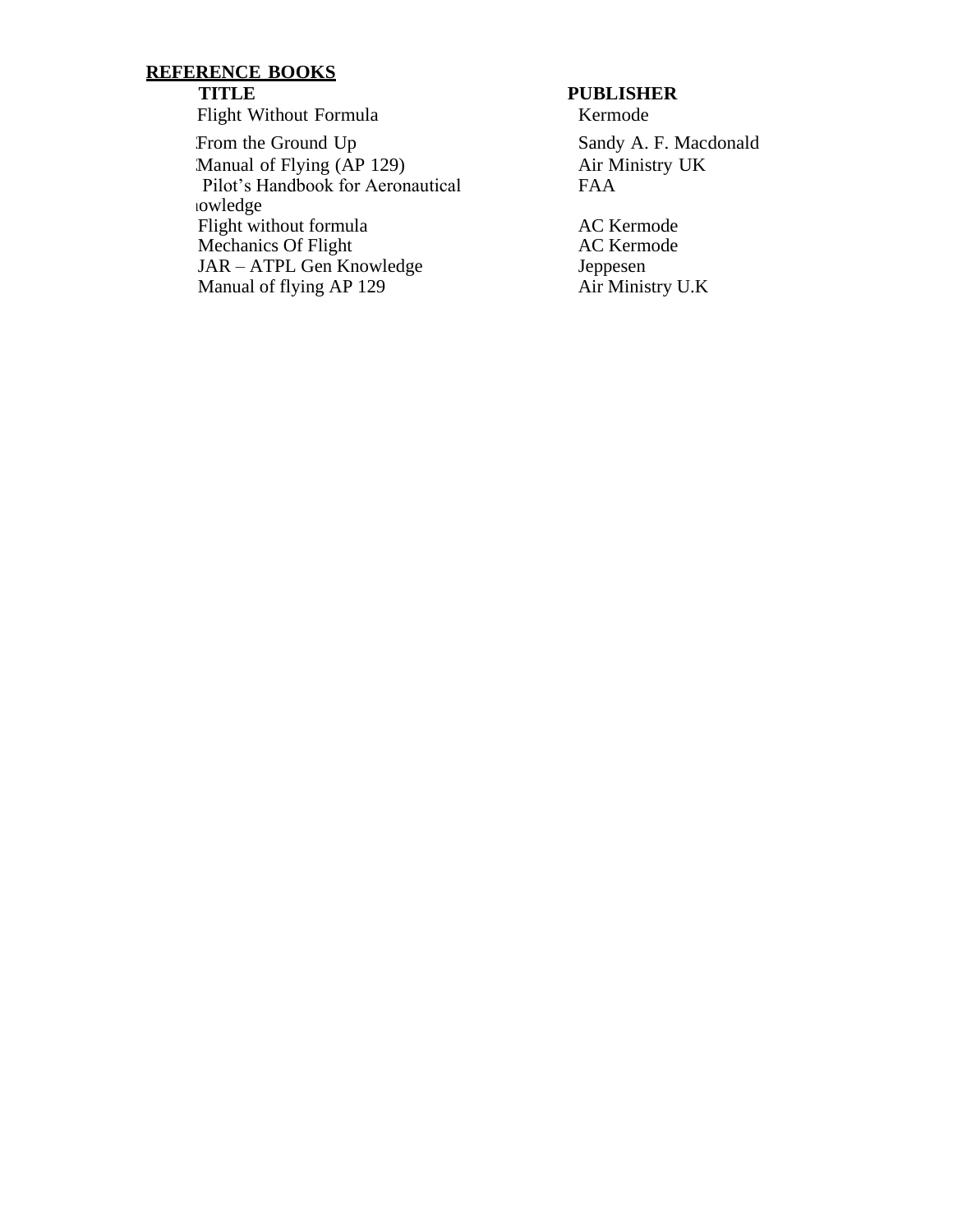# **Semester II**

| Course Code                    | Title                                                                                                                                                                                                                                                                                                                                                                                                                                                                                                      | Credits                         |
|--------------------------------|------------------------------------------------------------------------------------------------------------------------------------------------------------------------------------------------------------------------------------------------------------------------------------------------------------------------------------------------------------------------------------------------------------------------------------------------------------------------------------------------------------|---------------------------------|
| <b>USAV201</b>                 | <b>Air Navigation II</b>                                                                                                                                                                                                                                                                                                                                                                                                                                                                                   | 5 Credits<br>$(60$ lectures $)$ |
| <b>UNIT1</b>                   |                                                                                                                                                                                                                                                                                                                                                                                                                                                                                                            | <b>Lectures</b>                 |
| 1) Basic Radio Theory          | Wave Motion, electro-magnetic waves, properties of radio waves, refraction, diffraction<br>andreflection, relationship between frequency, wavelength and velocity, Phase<br>difference, surface waves, sky waves, space waves, critical angle dead space, the<br>ionosphere, skip distance, duct propagation, aerials, polar diagrams, aerial feeders and<br>directivity, modulation, keying, amplitude modulation (AM), frequency modulation (FM),<br>pulse modulation (PM), classification of emissions. | 10                              |
| <b>Communications</b><br>2)    | Long range communication, HF communications, short-range communication,<br>VHF communication, Selective calling system (SELCAL), internal communications<br>(INTERCOM), Satellite communications (SATCOM), search and rescue satellites, ACARS                                                                                                                                                                                                                                                             | 4                               |
| 3)<br>of ADF                   | <b>ADF:</b> Loop Theory, Resolution of Ambiguity, ADF control unit, BFO or CW / RT, uses<br>of ADF, Homing and Tracking away from the station, Factors affecting range and accuracy                                                                                                                                                                                                                                                                                                                        | 6                               |
|                                |                                                                                                                                                                                                                                                                                                                                                                                                                                                                                                            | 20                              |
| <u>UNIT II</u>                 |                                                                                                                                                                                                                                                                                                                                                                                                                                                                                                            | <b>Lectures</b>                 |
| 4) VOR                         | Principle of Operation, Derivation of Phase difference, airborne equipment, OBS, to/from<br>andleft/right deviation indicator, VOR frequencies, use of VOR, cone of confusion, factors<br>affecting VOR range and accuracy, advantages/disadvantages as navigational aid, TVOR,<br>DVOR, exercises on use of VOR indications and RBI                                                                                                                                                                       | 10                              |
| 5) <u>RMI</u>                  | QDM's and relative bearing indications, discrepancies in VOR and ADF indications,<br>advantages of RMI, VOR-NDB-RMI exercises.                                                                                                                                                                                                                                                                                                                                                                             | 2                               |
| 6)<br>Microwave Landing System | <b>Instrument Landing System</b><br>8Introduction, ILS components/frequencies, DME paired with ILS channels, ILS<br>identification, Marker Beacons, Ground Monitoring, Coverage, Principle of<br>OperationLocaliser, Back-course ILS, Glideslope, False Glideslopes, ILS categories,<br>Operational Performance Categories, Errors and Accuracy, ILS calculations, Introduction to                                                                                                                         | 8                               |
|                                |                                                                                                                                                                                                                                                                                                                                                                                                                                                                                                            | <b>20</b>                       |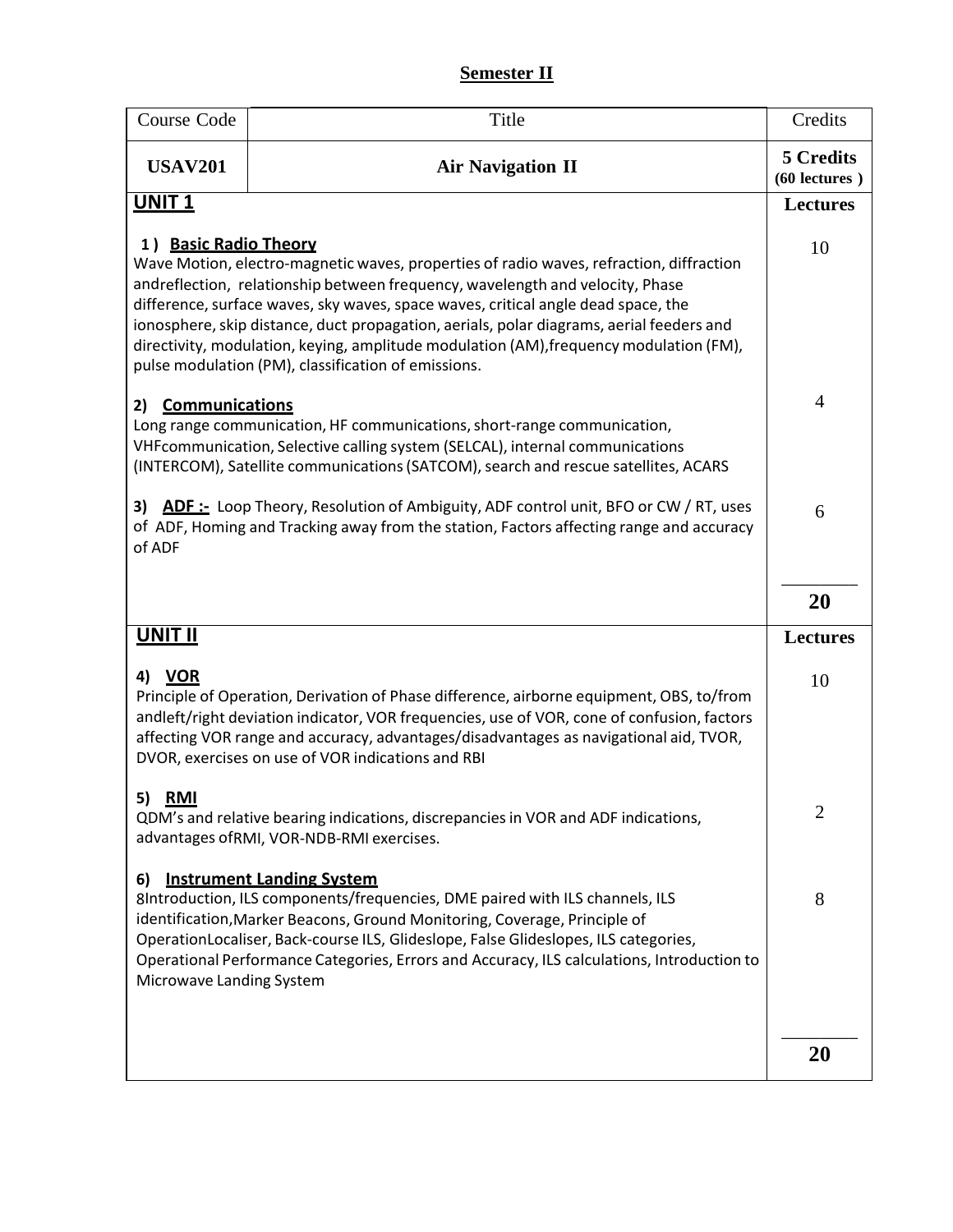| <u>UNIT III</u>                                                                                                                                                                                                                                                                                                                                 |                |
|-------------------------------------------------------------------------------------------------------------------------------------------------------------------------------------------------------------------------------------------------------------------------------------------------------------------------------------------------|----------------|
| <b>Air Speed Indicator :-</b><br>7)<br>Static Pressure, pitot pressure, dynamic pressure, IAS, CAS, EAS, TAS, Square law<br>compensation, limiting speeds, ASI errors.                                                                                                                                                                          |                |
| 8) Altimeters<br>Principle of construction of simple altimeter, Rate of pressure change with altitude,<br>Sensitive, Altimeter constructions, subscale setting, servo assisted altimeter, altimeter<br>errors                                                                                                                                   | $\overline{2}$ |
| 9) Vertical speed indicator<br>Principle of operation, Instantaneous vertical speed indicator, errors. <b>shifted from unit II</b><br>in old sem                                                                                                                                                                                                | $\overline{2}$ |
| <u>10)</u><br><b>Air Temperature Measurement</b><br>Effect of Compressibility, static air temperature (SAT), Total air temperature (TAT),<br>Ram Rise,<br>Errors                                                                                                                                                                                | $\overline{2}$ |
| <b>Machmeter</b><br>11)<br>High speed flight, operating limits, speed of sound, principle of construction, machmeter<br>errors, blockages, relationship between mach number, true air speed and RAS in climb and<br>descent in standard atmosphere, isothermal layer and inversion. Mach/Airspeed indicator,<br>numerical problems of machmeter |                |
| 12) Gyroscopes<br>Fundamental properties, factors affecting rigidity, precession rate, wander, real wander,<br>apparent wander, tied gyros, rate gyros, application of the properties of a gyro, suction and<br>electric gyros, Tuned rotor gyro, laser gyro, fibre-optic gyro, advantages and disadvantages<br>of electric and suction gyros   |                |
|                                                                                                                                                                                                                                                                                                                                                 | 20             |

- 1. Air Pilot's Manual Vol  $3 & 5$  Peter D Godwin
- 2. Flight Performance & Planning Nordian AS
- 3. General Navigation: ATPL JAR Nordian AS
- 4. GSP : Plotting & Flight Planning Underdown
- 5. GSP : Radio Aids Underdown
- 6. GSP : Flight Instr. & Auto Flt. Underdown
- 7. GSP : Navigation Underdown
- 8. Radio Navigation ATPL JAR Nordian AS

# **TITLE PUBLISHER**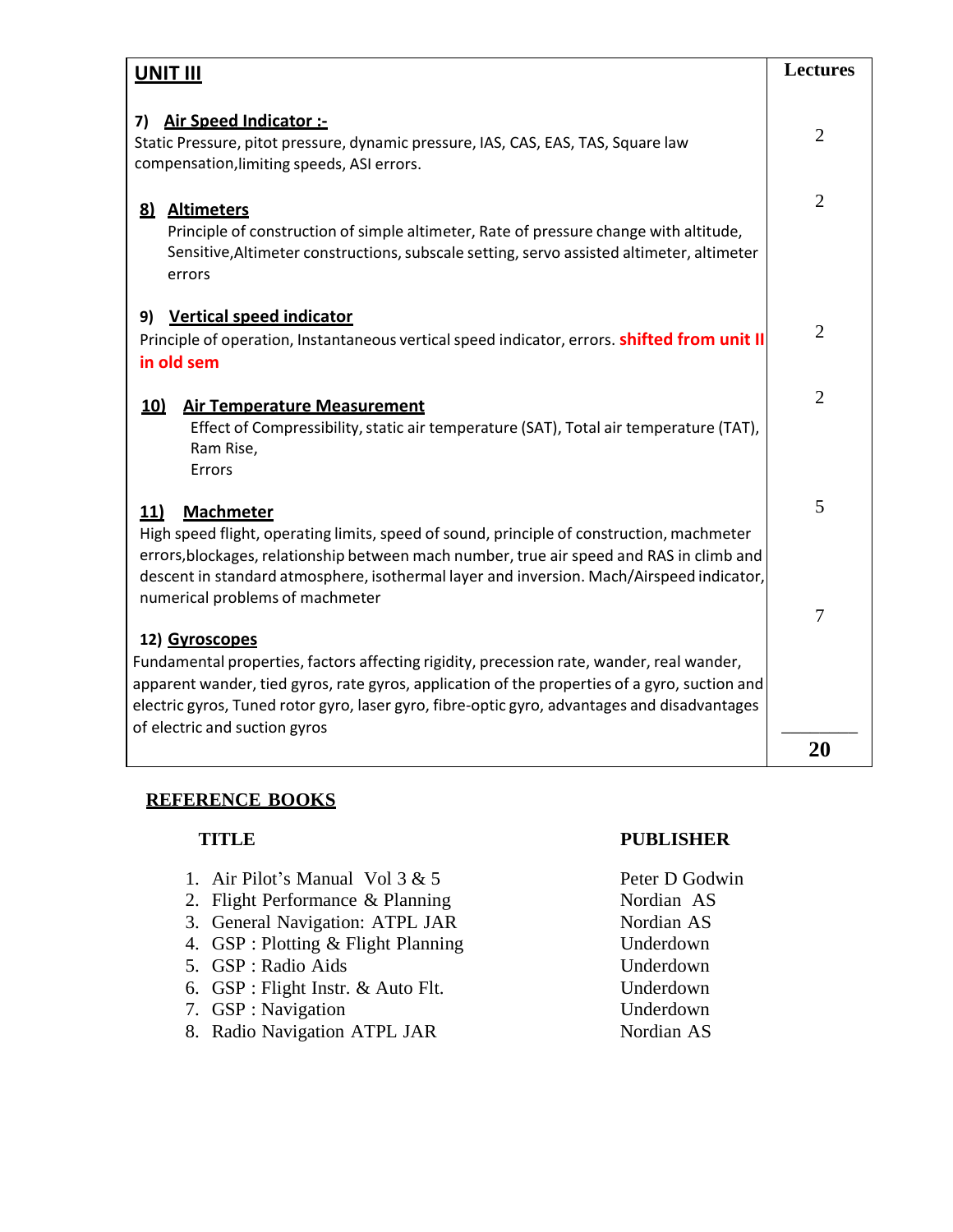| Course Code                                                                                       | Title                                                | Credits                                         |  |
|---------------------------------------------------------------------------------------------------|------------------------------------------------------|-------------------------------------------------|--|
| <b>USAV202</b>                                                                                    | <b>Air Regulation II</b>                             | 3 Credits<br>$(45$ lectures $)$                 |  |
| Unit I                                                                                            |                                                      | <b>Lectures</b>                                 |  |
|                                                                                                   |                                                      |                                                 |  |
| 1.                                                                                                | <b>Air Traffic Services</b><br>Airspace Organization |                                                 |  |
| 2.                                                                                                | Flight Information Service & alerting service        | 5<br>$\mathbf{1}$                               |  |
| 3.                                                                                                | <b>Aerodrome Control Service</b>                     | $\frac{3}{3}$                                   |  |
| 4.                                                                                                | Vicinity Seperation in the vicinity of aerodromes    |                                                 |  |
| Seperation Methods & Minima<br>5.                                                                 |                                                      |                                                 |  |
|                                                                                                   |                                                      |                                                 |  |
|                                                                                                   |                                                      | 15                                              |  |
| Unit II                                                                                           |                                                      |                                                 |  |
| <u>Schedule – IV (Rules of Air)</u>                                                               |                                                      |                                                 |  |
| 1. Definitions                                                                                    |                                                      | $\overline{2}$                                  |  |
| 2. General Rules                                                                                  |                                                      |                                                 |  |
| 3. Rules of Air (IFR, VFR & Special VFR)                                                          |                                                      |                                                 |  |
| <b>Avoidance of collision</b><br>4.                                                               |                                                      | $\begin{array}{c} 2 \\ 3 \\ 3 \\ 2 \end{array}$ |  |
| 5. Flight Plan                                                                                    |                                                      |                                                 |  |
| 6. ATC Control service                                                                            |                                                      |                                                 |  |
| 7. Unlawful Interference                                                                          |                                                      | $\overline{1}$                                  |  |
| 8. Interception                                                                                   |                                                      | 1                                               |  |
|                                                                                                   | 9. VMC Visibility & distance from cloud minima       | 1                                               |  |
|                                                                                                   | 10. Signals (Distress, Urgency, Light & Visual)      | $\overline{4}$                                  |  |
|                                                                                                   | 11. Semi - Circular Rules & RVSM                     | $\overline{c}$                                  |  |
|                                                                                                   | 12. Navigation lights displayed on A/C.              | $\mathbf{1}$                                    |  |
| <b>NOTE-SUBDIVIDED INTO MORE PARTS FOR BETTER</b><br><b>EXPLANATION COMPARED TO OLD SYLLABUS.</b> |                                                      |                                                 |  |
|                                                                                                   |                                                      |                                                 |  |
|                                                                                                   |                                                      | 25                                              |  |
| Unit III                                                                                          |                                                      | <b>Lectures</b>                                 |  |
| Search & Rescue Organisation and procedures in India as per Indian aircraft<br><u>rules.</u>      |                                                      |                                                 |  |

- 
- 
- 3. Aeronautical Information Publication
- 4. Aircraft Manual Vol I & II DGCA

## **TITLE PUBLISHER**

1. Aviation Act 1934<br>
2. Indian Aircraft Rules<br>
2. Indian Aircraft Rules<br>
2. Indian Aircraft Rules Ministry of Civil Aviation<br>Ministry of Civil Aviation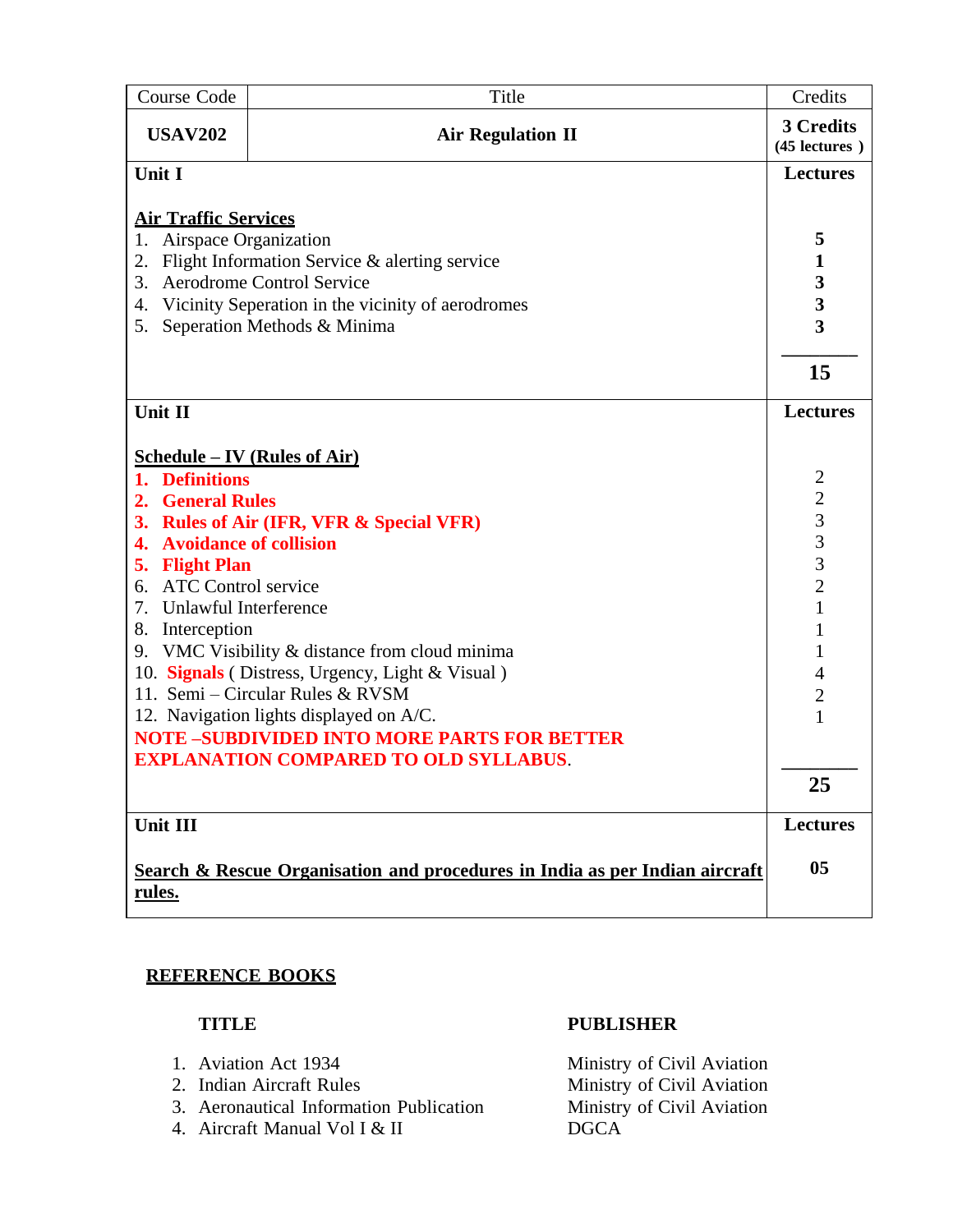|                    | Course Code<br>Title                                     |                                                                                          | Credits                                         |
|--------------------|----------------------------------------------------------|------------------------------------------------------------------------------------------|-------------------------------------------------|
|                    | <b>USAV203</b><br><b>Meteorology II</b>                  |                                                                                          | 3 Credits<br>(45 lectures)                      |
|                    |                                                          | Unit 1 - Clouds & Precipitation                                                          | <b>Lectures</b>                                 |
|                    | Structure of the clouds and its basic definition<br>a)   |                                                                                          |                                                 |
| b)                 | Types of clouds                                          |                                                                                          | $\mathbf{1}$<br>$\mathbf{1}$                    |
| $\mathbf{c})$      |                                                          | General classification and the heights over tropical, temperate and polar latitudes      | $\overline{c}$                                  |
| $\mathbf{d}$       |                                                          | Special names of some famous clouds                                                      | $\mathbf{1}$                                    |
| e)                 | Cloud formations and their characteristics and dispersal |                                                                                          |                                                 |
| f)                 |                                                          | Isothermnal and adiabatic cooling of the atmosphere                                      | $\mathbf{1}$                                    |
| g)                 |                                                          | Clouds and classifications as per their formations<br>Clouds in stable and unstable air  | $\overline{c}$                                  |
| h)<br>$\mathbf{i}$ | Fair weather clouds                                      |                                                                                          | $\mathbf{1}$                                    |
| j)                 |                                                          | Convective clouds and their relation with the ELR                                        | $\mathbf{1}$                                    |
| $\mathbf{k}$       | Turbulence clouds                                        |                                                                                          | $\overline{c}$                                  |
| $\left( \right)$   |                                                          | Precipitation and its types                                                              | $\mathbf{1}$                                    |
|                    |                                                          |                                                                                          | 1                                               |
|                    |                                                          |                                                                                          | 15                                              |
|                    | Unit 2 - Thunderstorms                                   |                                                                                          | <b>Lectures</b>                                 |
| a)                 | Definition                                               |                                                                                          | 1                                               |
| b)                 | Development                                              |                                                                                          | 3                                               |
| c)                 | Lightening                                               |                                                                                          | $\mathbf{1}$                                    |
| $\mathbf{d}$       | Hazards                                                  |                                                                                          |                                                 |
| e)                 | <b>Tornadoes</b>                                         |                                                                                          | $\begin{array}{c} 3 \\ 2 \\ 2 \end{array}$      |
| f                  | <b>Water spouts</b>                                      |                                                                                          |                                                 |
|                    | Microburst's<br>g)                                       |                                                                                          | $\overline{3}$                                  |
|                    |                                                          |                                                                                          |                                                 |
|                    |                                                          |                                                                                          | 15                                              |
|                    |                                                          | Unit $3$ – Visibility, Fog & measurement of met parameters                               | <b>Lectures</b>                                 |
| a)                 | General visibility                                       |                                                                                          | 1                                               |
| b)                 | Slant visibility                                         |                                                                                          | $\mathbf{1}$                                    |
| $\mathbf{c})$      |                                                          | Reasons of poor visibility                                                               | $\overline{\mathbf{c}}$                         |
| $\mathbf{d}$       | <b>RVR</b>                                               |                                                                                          | $\mathbf{1}$                                    |
| e)                 | Dust devils                                              |                                                                                          | $\mathbf{1}$                                    |
| f)                 | Fog, haze & mist'                                        |                                                                                          | $\begin{array}{c} 2 \\ 2 \\ 3 \\ 2 \end{array}$ |
| g)                 |                                                          | Steaming fog, smoke haze                                                                 |                                                 |
| h)<br>$\mathbf{i}$ |                                                          | Diurnal, seasonal & location variations of fog<br>Formation of fog and relation to winds |                                                 |
|                    |                                                          |                                                                                          |                                                 |
|                    |                                                          |                                                                                          |                                                 |
|                    |                                                          |                                                                                          | 15                                              |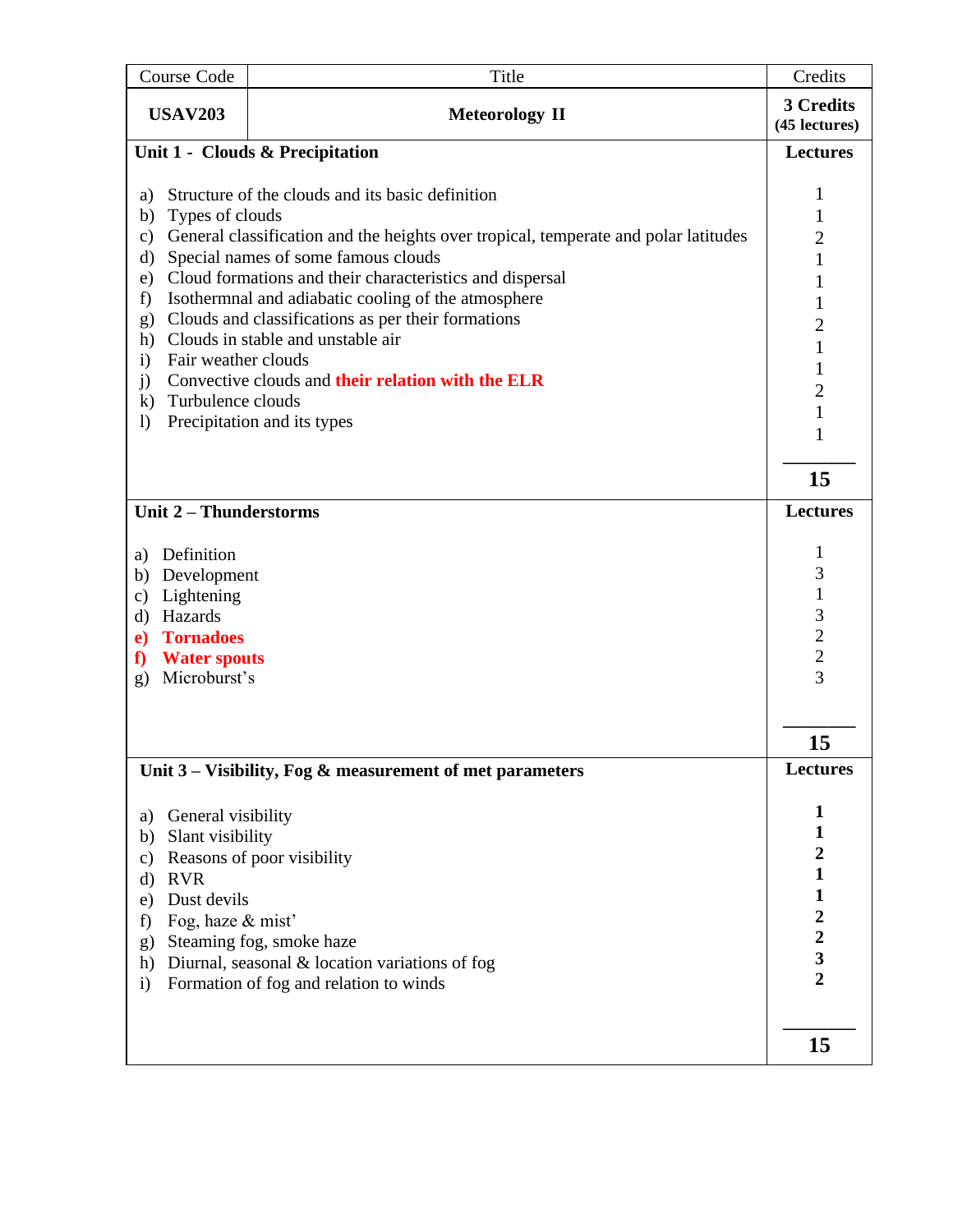Ground Studies for pilots R. B. Underdown & John Standan Meteorology for Pilots Mike Wickson Meteorology for Pilots Mcgraw Hill Meteorology for Aviators Sutcliffe Elementary Note on Indian Climatology India Met Dept..<br>
Ground Study for Pilots Taylor & Parmar Ground Study for Pilots Indian Climatology **IMD Publications**<br>Climatology **Saturda** Singh Met Question Bank Joshi

### **TITLE PUBLISHER**

Satvindra Singh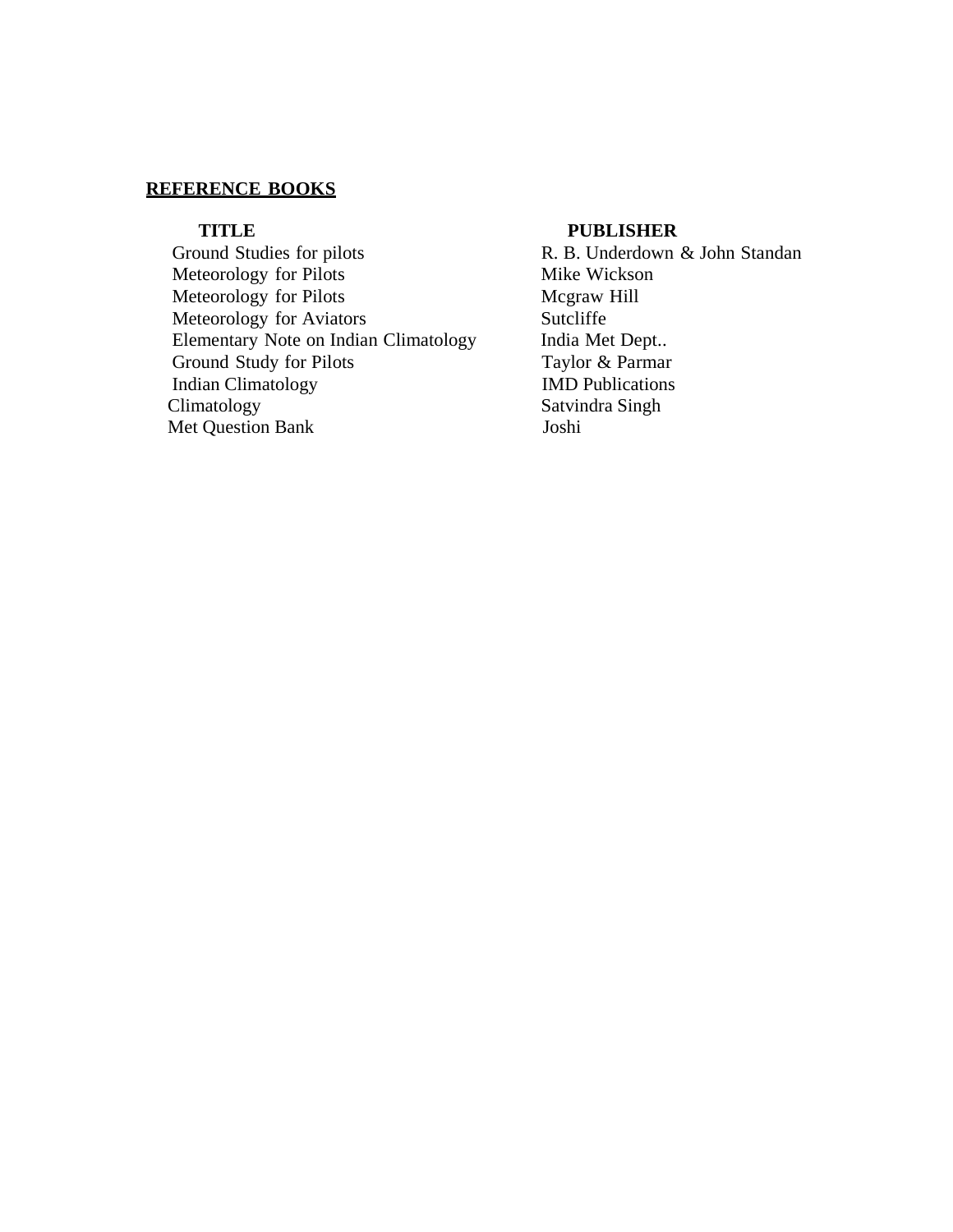|                                                                                                                                                                                                    | Course Code                                                                                                                                                            | Title                                                                                                                                                                                                                      | Credits         |
|----------------------------------------------------------------------------------------------------------------------------------------------------------------------------------------------------|------------------------------------------------------------------------------------------------------------------------------------------------------------------------|----------------------------------------------------------------------------------------------------------------------------------------------------------------------------------------------------------------------------|-----------------|
|                                                                                                                                                                                                    | <b>USAV204</b>                                                                                                                                                         | <b>Aircraft &amp; Engines II</b>                                                                                                                                                                                           | 5 Credits       |
|                                                                                                                                                                                                    |                                                                                                                                                                        |                                                                                                                                                                                                                            | (60 lectures)   |
| Unit I                                                                                                                                                                                             |                                                                                                                                                                        |                                                                                                                                                                                                                            | <b>Lectures</b> |
|                                                                                                                                                                                                    | 1. Pitot Static Systems:-                                                                                                                                              |                                                                                                                                                                                                                            | 8               |
|                                                                                                                                                                                                    |                                                                                                                                                                        | Pressure Instruments, Altimeter, Airspeed Indicators, VSI, IVSI with errors<br>Effect of Non-standard Atmosphere Pressure & Temperature, Various<br><b>Altimeters Setting Procedure</b>                                    |                 |
| 2.                                                                                                                                                                                                 |                                                                                                                                                                        | Airspeed Indicator Markings, IAS, CAS/RAS, EAS, TAS and other airspeed<br>limitations- Vlo, Vle, Vx, Vy, Vmca, Vmcg, Vyse, Vso, Vs1, Vne, Vapp, Vref,                                                                      | 6               |
|                                                                                                                                                                                                    |                                                                                                                                                                        | Approach & landing Climb<br>3. Principle of magnetic compass, variation compass deviation, DRC, VCC,<br>Acceleration/Dec & Turning errors                                                                                  | 6               |
|                                                                                                                                                                                                    | UNDERSTANDING.                                                                                                                                                         | BASIC PITOT STATIC AND SPEEDS ADDED FOR BETTER BASE OF STUDENTS &                                                                                                                                                          | 20              |
| Unit II                                                                                                                                                                                            |                                                                                                                                                                        |                                                                                                                                                                                                                            | <b>Lectures</b> |
| Gyroscopic flight instrument properties rigidity, precession, sorce of pwer (Turn<br>1.<br>7 slip indicator, Turn Coordinator, Inclinometer, All Indicator Heading<br>Indiactor) Gyro Instruments. |                                                                                                                                                                        |                                                                                                                                                                                                                            | $\tau$          |
| 2.                                                                                                                                                                                                 |                                                                                                                                                                        | Mach no. SST A/C Supersonic or Subsonic flow various Mach speeds Shock                                                                                                                                                     | 7               |
| 3.                                                                                                                                                                                                 | wave, Mach Tuck & Tuck under Mach Trim System<br>Sweep Back & High speed, Mac Buffet & Control Reversers & Powered flight<br>Controls - SHIFTED FROM UNIT I OF SEM III |                                                                                                                                                                                                                            | 6               |
|                                                                                                                                                                                                    |                                                                                                                                                                        |                                                                                                                                                                                                                            | 20              |
| Unit III                                                                                                                                                                                           |                                                                                                                                                                        |                                                                                                                                                                                                                            | Lectures        |
| 1.                                                                                                                                                                                                 | shut down.                                                                                                                                                             | AUX Power Unit, Ground Electrical & Air Conditioning Units & Supports<br>APU Operation, APU Operation, APU Air Supply, Lubrication Cooling,<br>Antiskid System, Fire Detection & Protection for APU, APU precautions, Auto | 10              |
|                                                                                                                                                                                                    |                                                                                                                                                                        | 2. APU Air operation - speed & High Altitude Ristrictions<br>APU doors – squat switch operation                                                                                                                            | 5               |
| 3.                                                                                                                                                                                                 |                                                                                                                                                                        | Heating system windows, Pitot – Necelle, drains, Anti-ice, De-ice                                                                                                                                                          | 5               |
|                                                                                                                                                                                                    |                                                                                                                                                                        | <b>SHIFTED FROM UNIT II OF SEM II</b>                                                                                                                                                                                      | 20              |